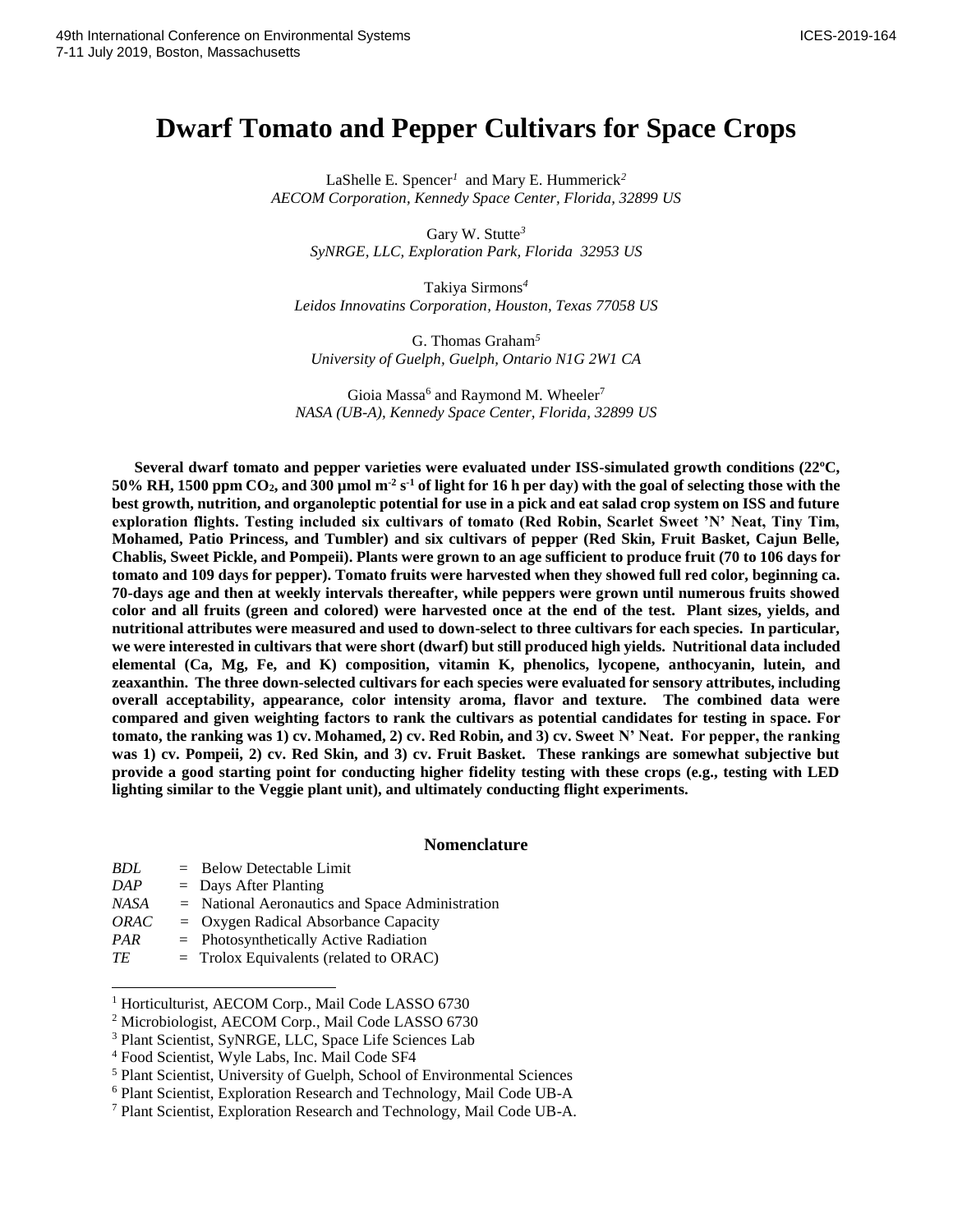### **I. Introduction**

The capability to grow nutritious, palatable food for crew consumption during spaceflight becomes increasingly important as we move toward long-duration, exploration-class missions. Critical nutrients may degrade in the current prepackaged space-food system and potentially fail to meet the shelf-life requirements of long-duration mission scenarios<sup>1</sup>. Dietary delivery of these nutrients in the form of fresh vegetables is preferred due to synergistic benefits of naturally-occuring phytochemicals in whole-food delivery, slower degradation of nutrients when consumed as a food component, and the increased likelihood of crew compliance with eating versus taking capsules 2,3,4,5,6 . Implementation of a "pick-and-eat" bioregenerative produce system in spaceflight has potential to supplement nutrition over long durations, while at the same time supporting crew psychosocial health through the introduction of fresh foods that provide increased variety, texture, flavors, and colors<sup>7</sup>. Even having plants growing and marking the passage of time, and adding plant tending activities to crew routines may have significant psychological benefits for the crew<sup>8</sup>. Studies of edible produce for spaceflight have been limited, and a significant knowledge gap remains to determine the best cultivars to obtain acceptable, nutritious pick-and-eat foods for consumption in the spaceflight environment. At the same time, reduced-area container gardening has increased in popularity, and numerous new commercial vegetable varieties that can be productive in space-constrained environments are now available.

Candidate tomato and pepper cultivars were grown in controlled environment chambers and evaluated for cultivar specific horticultural performance under mission relevant conditions. Horticultural metrics such as seed germination rate, time to fruit maturity, plant stature, and yield were evaluated. In addition, the quality and characteristics of the fruit at harvest were assessed, including nutritional and phytochemical attributes. Based on these evaluations, three cultivars of pepper and three cultivars of tomato were down-selected. These cultivars were re-grown to maturity and fruit harvested and shipped to NASA's Johnson Space Center for organoleptic acceptability (taste) testing.

## Specific Aims:

- 1. Identify dwarf tomato and pepper cultivars
- 2. Assess growth and horticultural parameters of these cultivars using mission relevant conditions
- 3. Down-select the best cultivars for compact size, high yield, acceptability, and good nutrition.

### **II. Materials and Methods**

Tomato. An initial survey of commercially available tomato (*Solanum lycopersicum* L.) cultivars was made and 19 dwarf varieties were identified as potential candidates. Varietal characteristics (from seed providers) were reviewed and cvs. Red Robin, Scarlet Sweet 'N' Neat, Tiny Tim, Mohamed, Patio Princess Hybrid, and Tumbler were selected (Table 1). Four seeds were planted per pot with plants thinned to one per pot ca. 7-10 days after germination. Four plants of each cultivar were grown in 10-cm square pots with custom potting media in controlled environment chambers. The media consisted of 7:3 Fafard #2B (Conrad Fafard, Agawam, MA): un-sieved turface (arcillite, Profile Products, LLC, Buffalo Grove, IL) with Nutricote timed release fertilizer (18-6-8 type 180) (Florikan, Sarasota, IL) mixed at a ratio of 10 g fertilizer per L of dry media. Media was premixed with water until damp and pots were filled. Beginning at 60 days after planting, all pots were watered three times per week with modified Hoagland nutrient solution to provide supplemental nutrients<sup>9</sup>. An automatic drip irrigation system was used, and timing of irrigations adjusted to ensure that water was not limiting.

Light was provided with high output, triphosphor fluorescent lamps with a 16 h light / 8 h dark photoperiod. Light at the plant canopy level was measured once per week, with a final average light reading of 309  $\mu$ mol m<sup>-2</sup> s<sup>-1</sup> (17.8 mol m<sup>-2</sup> d<sup>-1</sup> PAR). Environmental data were collected at 5-min intervals using OPTO 22 with PAC Project Pro Software (Temecula, CA) and in-house developed monitoring and control graphic user interface (L Koss, KSC Engineering Services Contract). Final average temperature, relative humidity and CO<sub>2</sub> concentrations for the initial tomato cultivar test were  $22.0^{\circ}$  C, 61.5% and 1449 ppm respectively.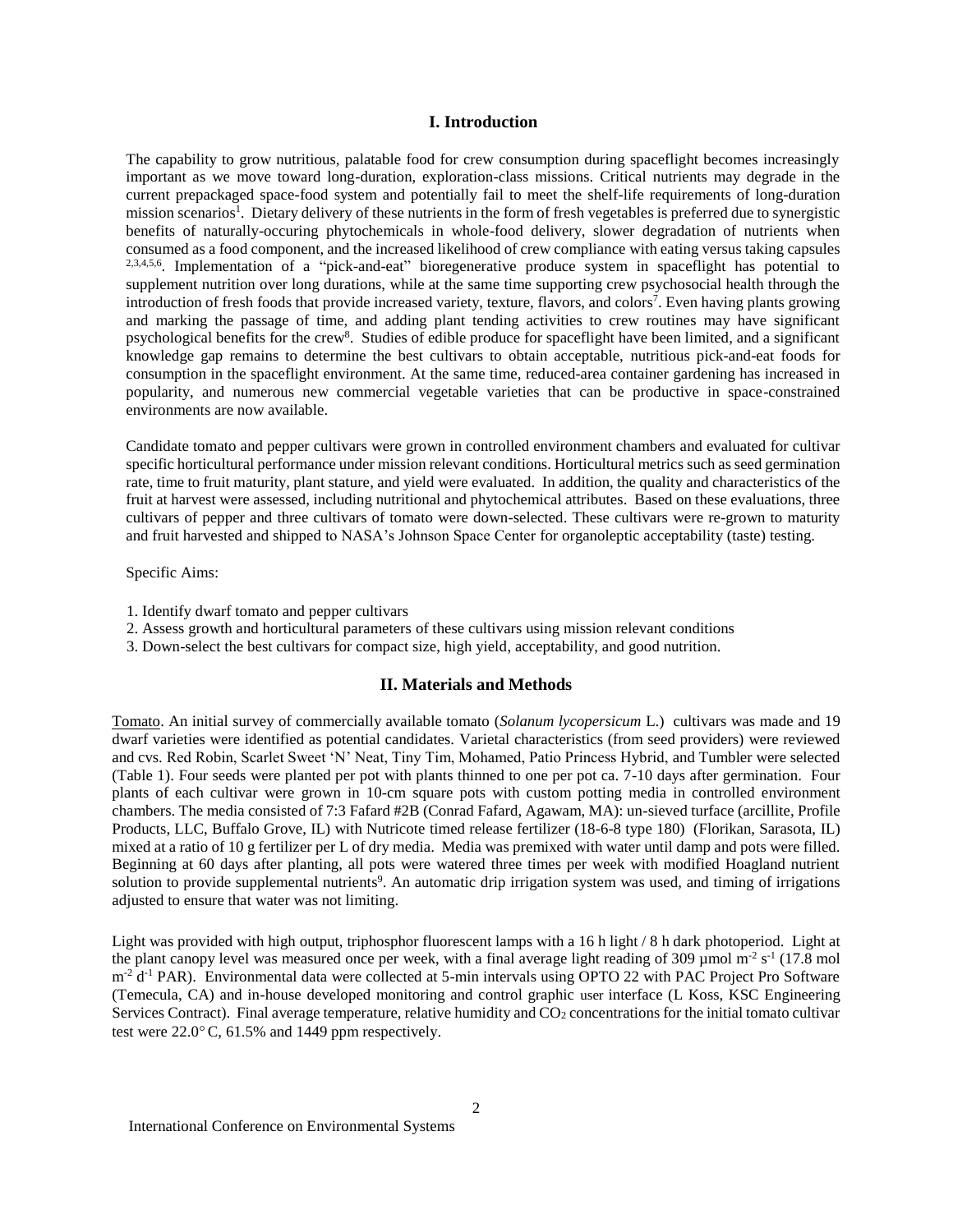The appearance of first flower bud, first flower, first fruit, and initial ripening were of tomatoes grown under the above conditions were recorded and are presented in Table 1. Ripe tomato fruit were harvested at 74, 81 and 89 days after planting. All remaining fruit were harvested at 89 days after planting.

| Table 1. Days after planting (DAP) that first flower bud, flower, and fruit appeared and to initial ripening of |  |
|-----------------------------------------------------------------------------------------------------------------|--|
| six dwarf tomato cultivars. Final harvest was at 89 DAP.                                                        |  |

| Tomato Cultivar        | <b>Bud</b> | Flower    | Fruit   | Ripening |
|------------------------|------------|-----------|---------|----------|
| Scarlet Sweet 'N' Neat | No data    | $31 - 36$ | $36-42$ | 66       |
| Red Robin              | 23         | $31 - 36$ |         | 66       |
| Patio Princess         | No data    | 36        |         | 64       |
| Tumbler                | 24         | 28        |         | 64-66    |
| Tiny Tim               | No data    | 28        |         | 64-66    |
| Mohamed                | 23         | 29-36     |         | 64-66    |

At harvest, plant height and two canopy diameter measurements (viewed from above) and fresh mass were recorded. Leaves and stems were oven dried at 70°C to calculate dry mass. Two intermediate harvests of ripe fruit were performed on 15 January (71 DAP), 22 January 2015 (78 DAP) with final harvest occurring on 29 January 2015 (85 DAP). Subsamples of fruit were then oven dried at 70°C, and dry mass taken in order to determine % moisture. Total number of ripe and unripe fruit were determined at the final harvest.

Cultivars were prioritized based short growth and high fruit yield, and fruit of the three top candidates were further analyzed for chemical and organoleptic attributes. Fruit were freeze dried for 2-3 weeks until completely dry. Freeze dried samples were ground with a Wiley Mill to pass through a 20-mesh screen and samples were refrozen at -80º C in 50 ml tubes until analysis. Dried tissue samples were analyzed for elemental content using inductively coupled plasma optical emission spectrometry (ICP-OES) and phytonutrient content using high pressure liquid chromatography (HPLC). Total phenolic and anthocyanin values were derived utilizing spectrophotometric methods. Vitamin K analyses were conducted by a commercial lab (Cornerstone Laboratories, LLC Memphis, TN).

A second planting of the three cultivars (Red Robin, Mohamed, and Sweet 'N' Neat) was initiated 4 May 2015 for organoleptic analysis. Plants were grown under the same environmental conditions used in the initial screening but with 10 plants/cultivar instead of four. Final average weekly light measurements were  $324 \mu$ mol m<sup>-2</sup> s<sup>-1</sup> (18.9 mol m<sup>-</sup>  $2 d^{-1}$  PAR). Final average temperature, relative humidity and CO<sub>2</sub> concentration for the second grow-out of tomato were 22.0° C, 60.3% and 1507 ppm respectively. Plants were grown and ripe fruit were harvested on 27 July 2015 (84 DAP) and shipped overnight for organoleptic / sensory analysis. Additional harvests of ripe fruit were performed on 6 August (94 DAP) and 13 August (101 DAP) with final harvest occurring on 18 August 2015 (106 DAP). Fresh weight (g), size, total number, and total harvest weight were recorded for all harvests. Subsamples of fruit were oven dried at 70° C, and dry mass taken in order to determine the percent moisture. Total number of ripe and unripe fruit were determined after the final harvest, as well as plant size.

Harvested tomato fruits for sensory analysis were placed in plastic clam-shell type food containers prior to packing into Styrofoam™ boxes lined with 4ºC cooling packs, and shipped to NASA's Johnson Space Center (JSC) for sensory analysis <sup>10</sup>. Upon receipt, the produce was washed, photographed, and presented to a sensory panel. A total of 22 taste panelists were used by NASA's Advanced Food Technology team at JSC for organoleptic evaluation. Panelists were presented with samples of the washed produce, and asked to evaluate using at 9-point Hedonic Scale (1=dislike extremely, 2= dislike very much, 3=dislike moderately, 4=dislike slightly, 5=neither like nor dislike, 6=like slightly, 7=like moderately, 8=like very much, 9=like extremely) for overall acceptability, appearance, color intensity, aroma, flavor and texture.

Pepper. Dwarf peppers were identified using the same criteria as dwarf tomatoes, with six commercial cultivars selected for initial testing (Red Skin, Fruit Basket, Cajun Belle, Chablis, Sweet Pickle, and Pompeii) (Table 2).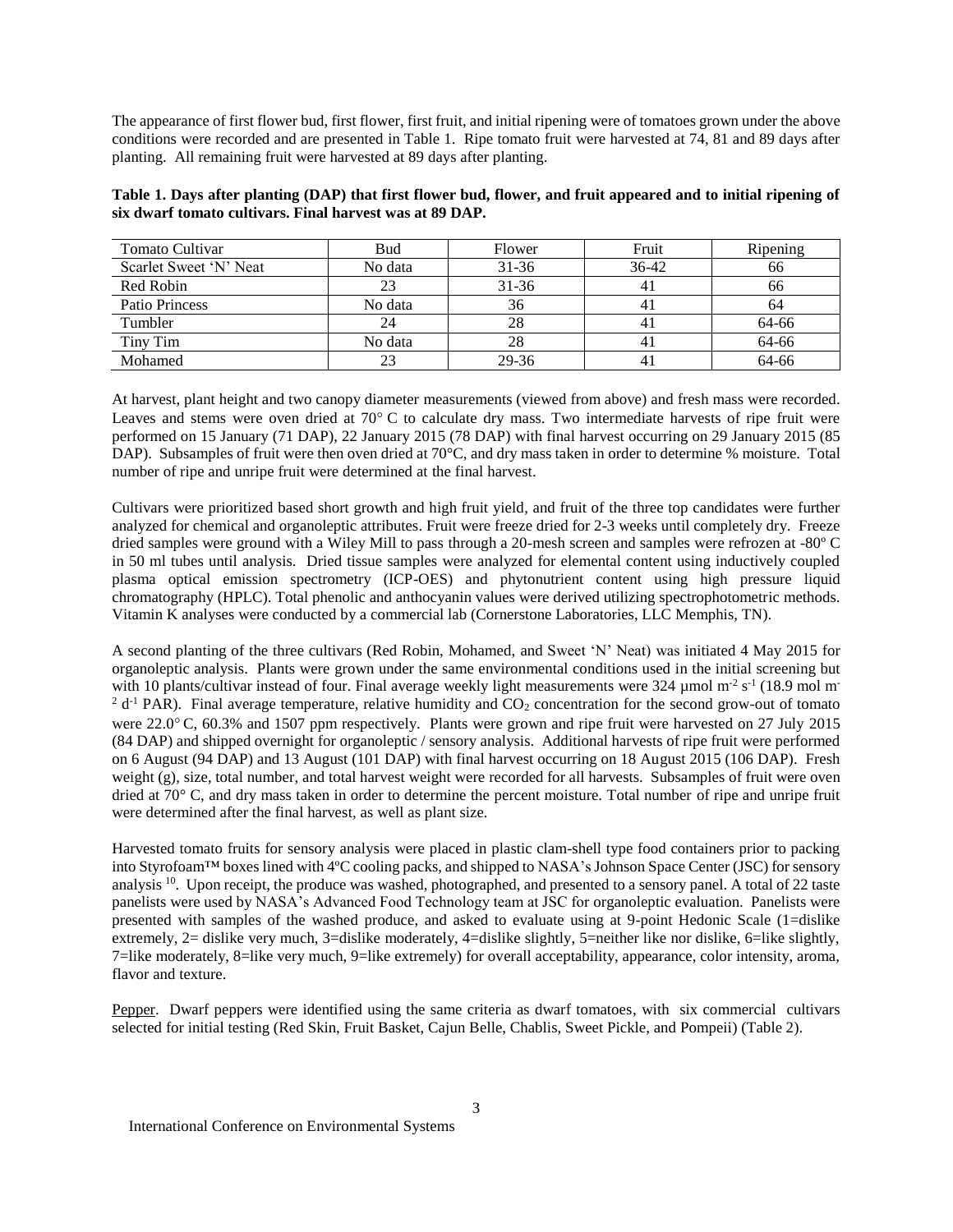Four plants of each cultivar were grown in 10-cm square pots starting on 5 November 2014 using the same custom potting media and fertilizer regimes detailed for tomato production. Plants were thinned to one per pot ca. 7-10 days after germination.

Light was provided with high output triphosphor fluorescent lamps with a 16/8 photoperiods, and intensity at the top of the plant canopy was measured weekly, with a final average of 316  $\mu$ mol m<sup>-2</sup> s<sup>-1</sup> (18.8 mol m<sup>-2</sup> d<sup>-1</sup> PAR). Environmental data were collected at 5-min intervals. Final average temperature, relative humidity and CO<sub>2</sub> values were  $22.2^{\circ}$  C, 55.8% and 1506 ppm respectively.

Plants were grown under the above conditions and appearance of first flower bud, first flower, first fruit, and initial ripening were recorded. Fruit were harvested at 109 (DAP, when many showed full color with some still being green (Table 2).

| Table 2. Days after planting (DAP) that first flower bud, flower and first fruit for six dwarf pepper cultivars. |  |  |
|------------------------------------------------------------------------------------------------------------------|--|--|
| All plants were harvested at 109 DAP.                                                                            |  |  |

| Pepper Cultivar     | <b>Bud</b> | Flower    | Fruit |
|---------------------|------------|-----------|-------|
| Red Skin            | 36         | $47 - 51$ | 52-55 |
| <b>Fruit Basket</b> | 36         | $45 - 50$ | 52-55 |
| Cajun Belle         | $36 - 38$  | 47-48     | 55    |
| Chablis             | $40 - 43$  | 54-57     | 57-64 |
| <b>Sweet Pickle</b> | $36 - 52$  | 48-66     | 55-65 |
| Pompeii             | 36-40      | 48-54     | 52-55 |

At final harvest (109 DAP), plant height and two canopy diameter measurements (viewed from above) and plant fresh mass were recorded. Leaves and stems were oven dried at  $70^{\circ}$ C to calculate dry mass. Subsamples of fruit were then oven dried at 70°C, and dry mass taken in order to determine % moisture. Total number of colored and green fruit were determined at the final harvest.

Cultivars were prioritized based on compact growth and fruit yield. Fruit of the three top candidates were analyzed for chemical and organoleptic attributes. Fruit were freeze dried for 2-3 weeks until completely dry. Freeze dried samples were processed and analyzed as described for the tomato trials. Dried tissue samples were analyzed for elemental content using inductively coupled plasma optical emission spectrometry (ICP-OES) and phytonutrient content using high pressure liquid chromatography (HPLC). Total phenolic and anthocyanin values were measured utilizing spectrophotometry methods. Vitamin K analyses were conducted by a commercial lab (Cornerstone Laboratories, LLC Memphis, TN).

The three top cultivars (cvs. Fruit Basket, Pompeii and Redskin) were selected and grown for a second test planted beginning on 4 May 2015 for sensory analysis, but with 10 plants per cultivar instead of 4. Harvest procedures were identical to those for the first experiment with fully colored and any remaining green fruit harvested at 106 DAP. The environmental conditions of the second grow out for sensory analysis were similar to the first experiment, with weekly light measurements averaging 314 µmol m<sup>-2</sup> s<sup>-1</sup> PAR (18.8 mol m<sup>-2</sup> d<sup>-1</sup> PAR). As with the first experiment, the environmental data were collected at 5-min intervals. Average temperature, relative humidity and CO<sub>2</sub> values were 21.7 $\degree$  C, 50.9% and 1522 ppm respectively. Relative humidity was lower for the second experiment due to a failure of the chamber humidification control system during the second half of the experiment. Fresh fruits were packaged and shipped over night to NASA JSC for sensory evaluation, similar to tomato.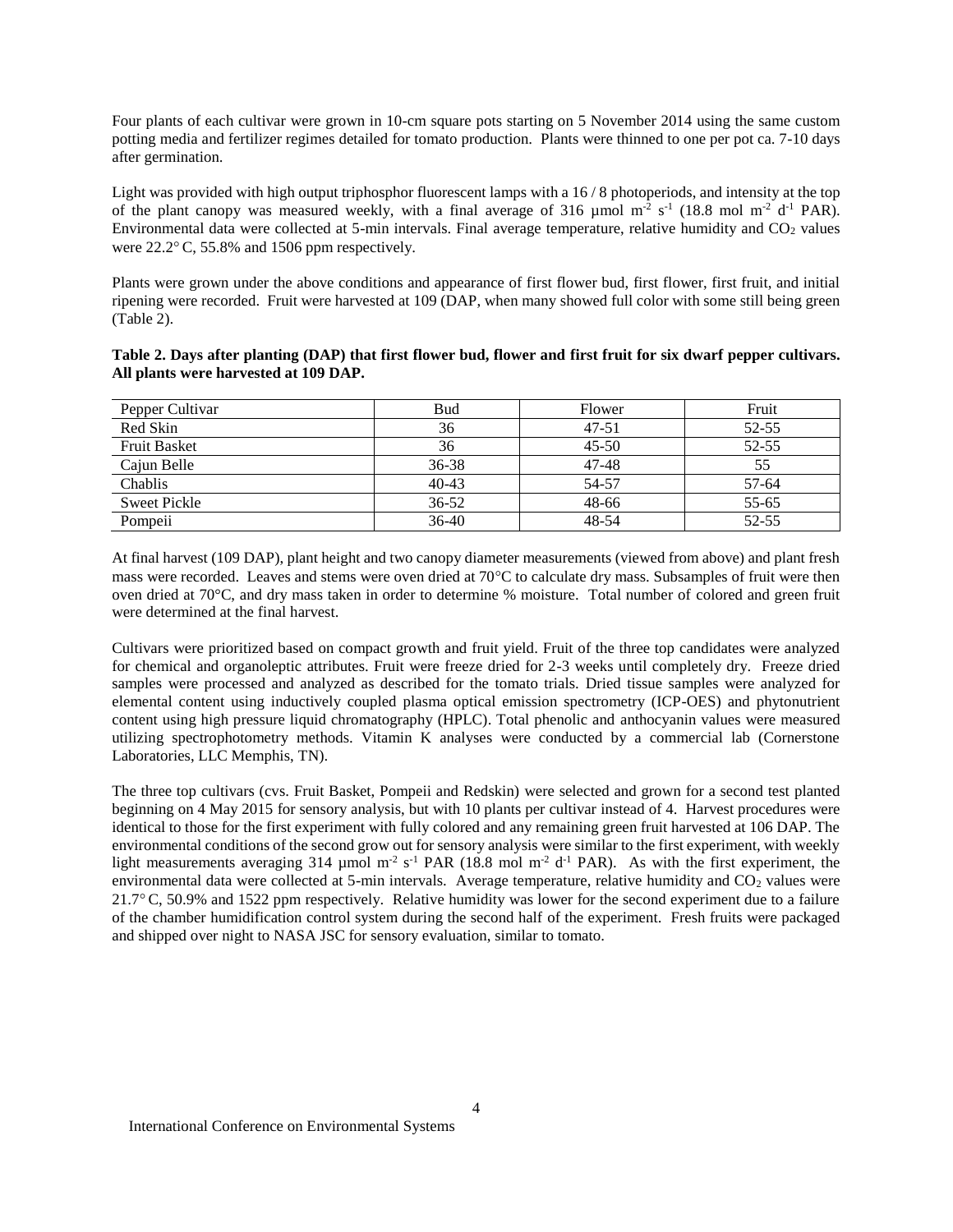### **III. Results and Discussion**

#### Average number of fruit /plant  $40$ 35  $30<sup>°</sup>$  $25$ 20  $15\,$  $10\,$ -5  $\Omega$ Mohamed Red Robin Tumbler Tiny Tim Patio Swt n' Neat Princess % Moisture  $100$ 95 90 85 80 75  $70$ 65 60 55 50 Mohamed Red Robin Swt n' Neat Tumbler Tiny Tim Patio Princess Average weight(g) of fruit 60 50 40  $30$ 20 10  $\mathbf{0}$  $_{\rm{Rad}}$ Swt n' Tumbler Tiny Tim Patio Mohamed Rohin Neat Princess Cultivar

### **A. Tomato**

**Figure 1. Average number of tomato fruit per plant, percent moisture, and individual fruit fresh mass of tomato cultivars. Data combined from three sequential harvests at 71, 78 and 85 DAP.**

The number of fruit per plant, fresh weight, and percent moisture of each fruit were obtained for the first two harvests at 71 and 78 days after planting (Fig. 1). There were no significant differences between cultivars with regards to number of fruit per plant, with the exception of Patio Princess, which had < 5 fruit per plant. However, there were differences in fruit size, with Patio Princess having fruit averaging 40 g fresh mass / fruit, and Tiny Tim averaging  $8 \times$  fruit, with the remaining varieties having fruit size ranging from 10-12 g / fruit. There were no significant differences in percent moisture between the cultivars, with all values between 92 and 94% moisture.

Representative fruit sizes and color are shown in Figure 2. All the varieties produced similarly sized fruit, with good shape and color. Patio Princess was a larger fruited cultivar, and as such, produced fewer fruit per plant.

The total fresh mass of ripe tomato fruit harvested per plant is shown in Fig. 3. This value is the sum of total fresh mass of ripe fruit harvested at 71, 78 and 85 days after planting. Unripe fruit were not included in these totals.

Based on the yield and fruit size data, the only cultivar to be eliminated from consideration was Patio Princess, due to the low number of larger fruit and occurrence of blossom end rot. Larger numbers of smaller sized fruit would be more conducive to "pick-and-eat" consumption in microgravity by multiple crew.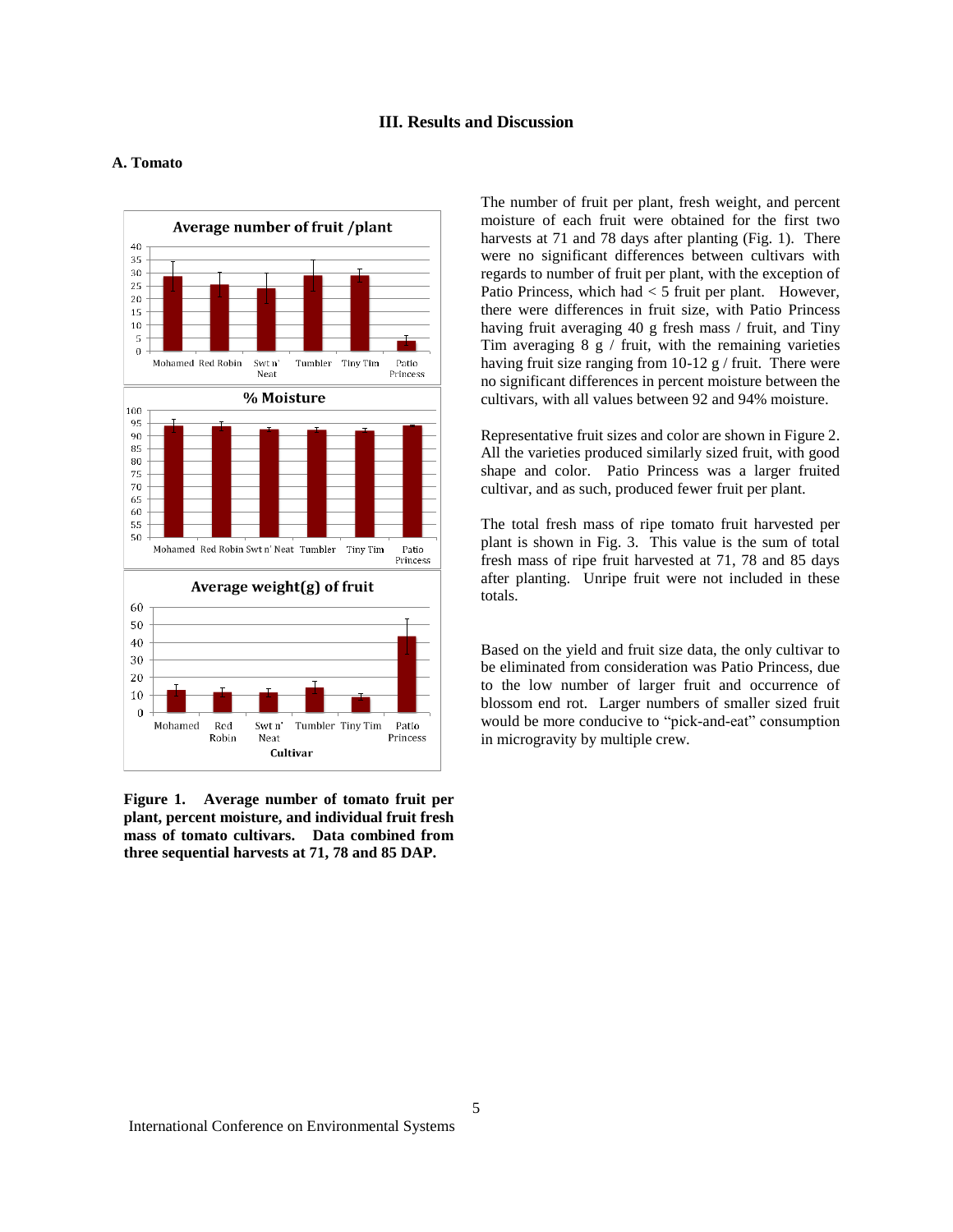At the final harvest, biometric data on plant height, width, and fresh mass were obtained. There were significant differences in the developmental morphology of the six dwarf tomato cultivars under mission relevant conditions (Figure 4). Patio Princess, Tiny Tim and Tumbler tended to be 'leggy' and were unable to support weight of fruit on the stems. In contrast, Red Robin, Scarlet Sweet 'N' Neat, and Mohamed were compact, and had consistently high fruit set.

Based on the morphological data, Patio Princess, Tiny



**Figure 1. Average total fresh mass per plant of ripe tomato fruit. Bars indicate one standard deviation among plants.**

was a trend towards slightly more fruit/plant in Mohamed than either Red Robin or Scarlet Sweet 'N' Neat.

Elemental analysis for Ca, Fe, K and Mg for ripe tomato fruit are shown in Table 3.

Iron (Fe): Iron is a necessary co-factor for many critical enzymatic systems, most notably as a cofactor for hemoglobin content in blood. However, high iron levels in astronauts after prolonged exposure to microgravity have been implicated in accelerating bone  $loss<sup>11</sup>$ . Iron concentration was low in all three cultivars, with concentrations being below the level of detection for Red Robin and Mohamed.



**Figure 2. Fruit size and color of fruit harvested from six dwarf tomato varieties. The fruit are representative harvests from a single plant during the 2nd harvest (78 DAP) of the plants.**

Tim and Tumbler were removed from further consideration, and Red Robin, Mohamed, and Sweet n' Neat were used for further testing. Yield data from the second grow out were similar to those of the initial cultivar down-select, with no statistically significant differences among cultivars with regard to number of fruit per plant, fruit size or percent moisture (Fig. 5). Although not statistically significant there



**Figure 3**. **Morphology of six tomato cultivars grown in controlled environment chambers under ISS relevant conditions at 85 DAP. Average height (cm ± SD) shown. All plants grown in 10-cm square pots.**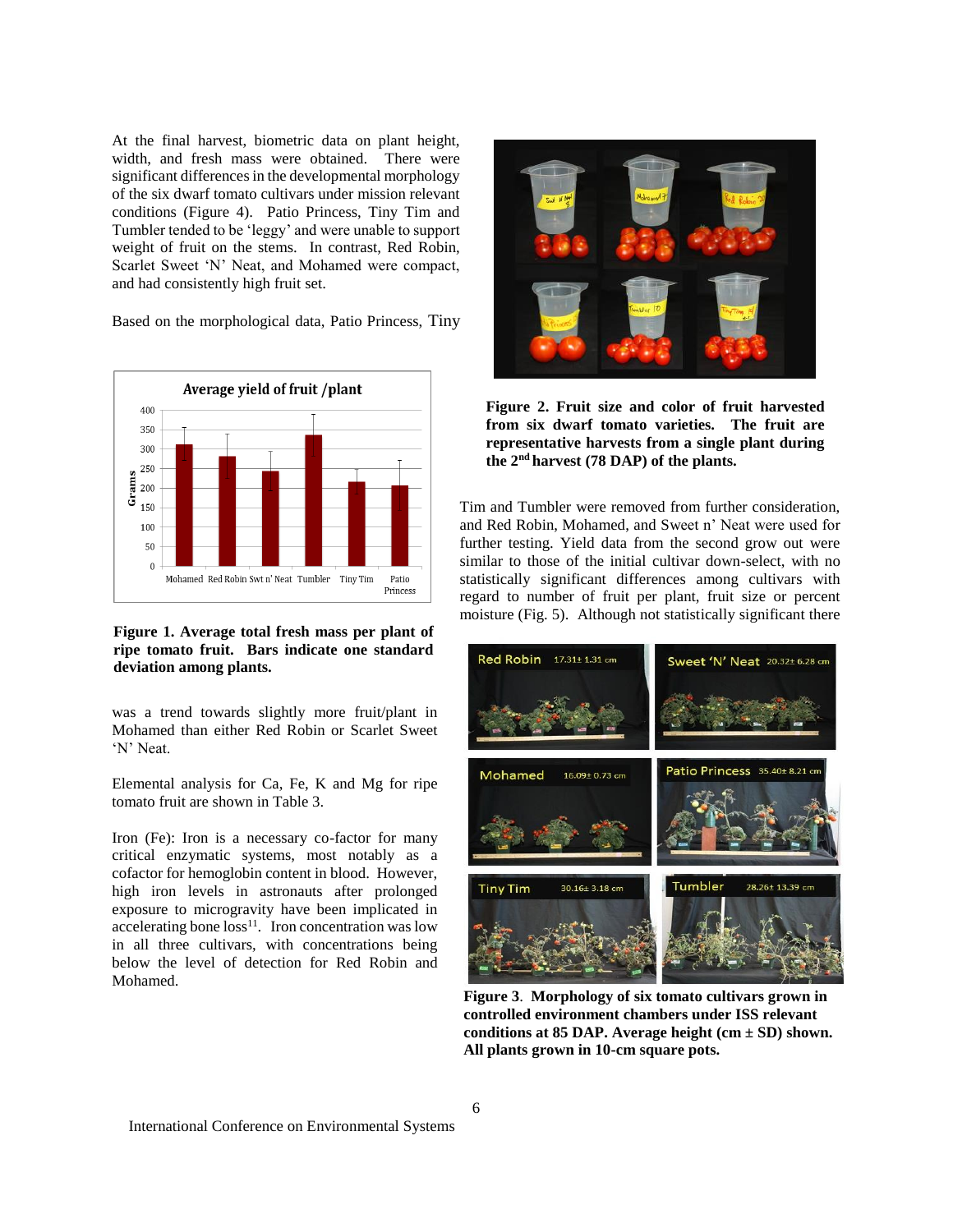|                 | Cа  | Fe         | ∸                    | Mε      |
|-----------------|-----|------------|----------------------|---------|
| Tomato Cultivar |     |            | (µg/g,               |         |
| Red Robin       | 947 | <b>BDL</b> | $24672$ <sup>a</sup> | 1440 a  |
| Mohamed         | 858 | <b>BDL</b> | $23740$ ab           | 1375 ab |
| Sweet n' Neat   | 781 | 8.09       | 22329 <sup>b</sup>   | 1248 b  |

**Table 3. Mean values (per gram dry weight) for elemental analysis of dwarf tomato cultivars. Different letters indicate significant differences within columns (p<0.05) (Tukey's multiple comparison test). BDL indicates below detectable level.**

Potassium (K): Potassium is an essential electrolyte to maintain charge balance and energy transfer in cells. The crew diets are somewhat limited in Potassium and it was indicated as a high priority nutrient  $^{12}$ . All species tested had high concentrations of K ( $>$ 22 mg/ g dry mass). There was a statistical difference between cultivars with Red Robin being  $9%$  higher than Scarlet Sweet 'N' Neat. These concentrations are comparable to those obtained with leafy greens  $^{10}$ .

Magnesium (Mg): Magnesium, along with Ca is necessary for the development and maintenance of bone structure  $^{13}$ . Mg concentrations ranged from 1.2 to 14 mg/g dry mass. As observed with K, there was a statistical difference between cultivars with the concentration of Mg in Red Robin being 15% greater than Scarlet Sweet 'N' Neat.

Phytonutrient and vitamin content were measured to establish a broader view of nutritional value. These included overall anti-oxidant potential, using ORAC as a general indicator of bioactive components, total phenolics, lycopene, anthocyanins, lutein, zeaxanthin, and Vitamin K (Table 4).

Anti-Oxidant Potential*:* All three dwarf tomato cultivars had relatively high ORAC levels. While it is generally believed that the presence of anthocyanins (see below), and the resultant increase in ORAC value, provides a measure of overall bioprotection in the diet, it has been difficult to establish the correlation *in vivo* 14 .

Lycopene: Lycopene is a lipophilic carotenoid found predominantly in tomatoes but also occurs in several other red fruits and vegetables. It is an anti-oxidant and a major carotenoid in the human blood. Lycopene protects against degenerative diseases by preventing oxidative damage to lipids, proteins and DNA<sup>15</sup>. The concentration of lycopene in dwarf tomato ranged from 34.99-42.02 mg/g dry mass. There were no statistical differences in lycopene levels between the three cultivars.



**Figure 5. Percent moisture, average fruit number, and average fruit mass of three down-selected tomato cultivars. Data are means of four sequential harvests with error bars indicating one standard deviation.**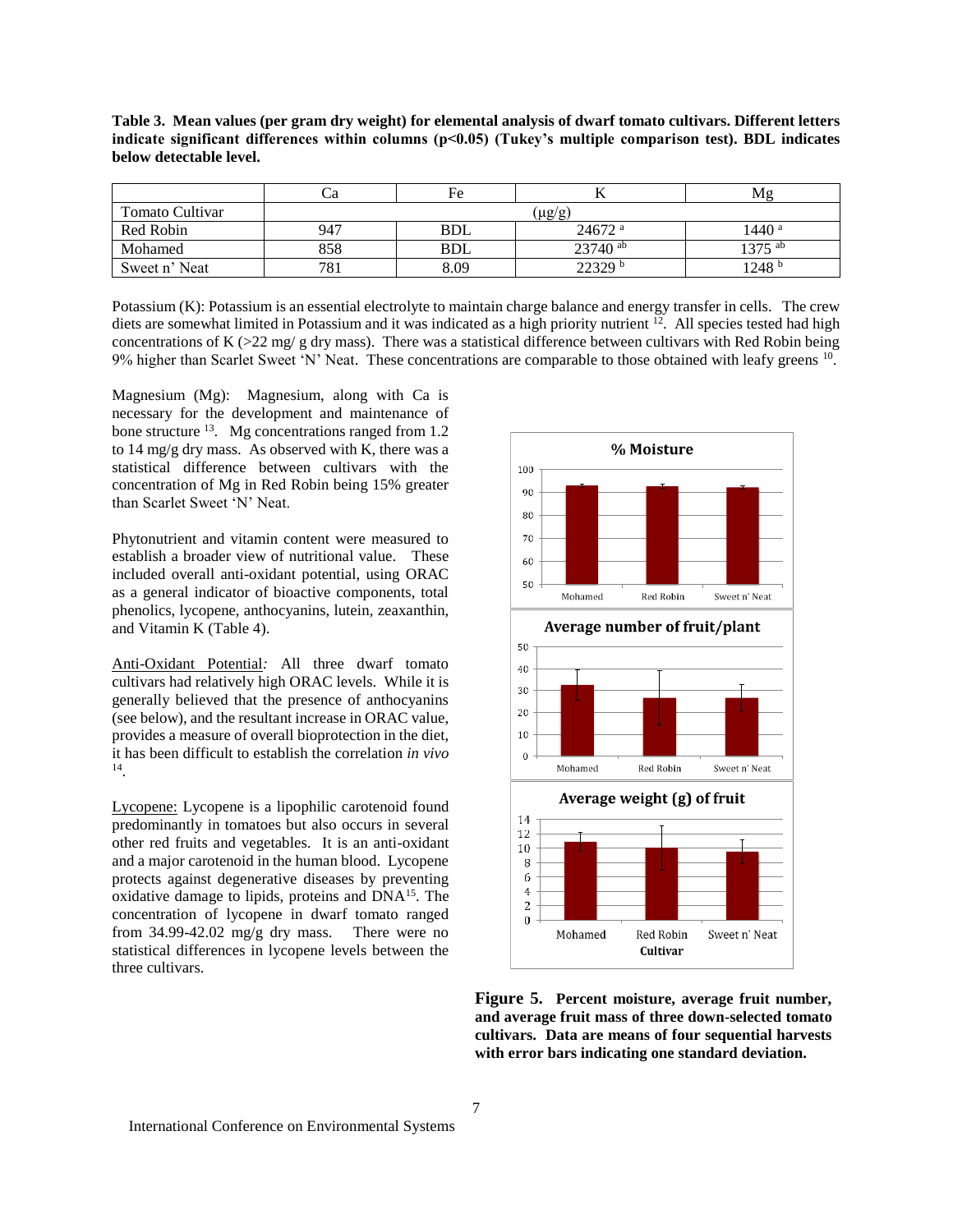| -              | Phenolics         | <b>ORAC</b>        | Lycopene | Anthocyanin | Lutein | Zeaxanthin | Vit. K          |
|----------------|-------------------|--------------------|----------|-------------|--------|------------|-----------------|
|                | $\mu$ g/g         | $\mu$ mol TE/g     | mg/g     |             |        |            | mg/100g         |
| Tomato Cv.     |                   |                    |          |             |        |            |                 |
| Red Robin      | 7.72 <sup>a</sup> | 71.32 <sup>a</sup> | 34.99    | 1.58        | 1.85   | 0.03       | $19.75^{\rm a}$ |
| Mohamed        | 7.17 <sup>a</sup> | 74.70 <sup>a</sup> | 36.98    | 2.00        | 1.77   | 0.03       | $18.85^{ab}$    |
| Sweet 'N' Neat | $7.83^{\rm a}$    | 72.18 <sup>a</sup> | 42.02    | 1.61        | l.46   | 0.04       | $14.45^{b}$     |

**Table 4. Mean values (in grams dry mass) of phytonutrient analysis of dwarf tomato. Different letters indicate significant differences within columns (p<0.05) (Tukey's multiple comparison test).**

Phenolics*:* Phenolics are a large class of compounds with anti-oxidative activity and are primary chemical building blocks for many biologically active phytonutrients.

Anthocyanin*:* Anthocyanins are hydrophilic pigments (red, blue, and purple), which have very strong anti-oxidant potential. They have been suggested as biological countermeasures to radiation stress on long duration space missions<sup>16</sup>. Anthocyanins were detected in all cultivars, but there was no statistical difference among the three.

Lutein and Zeaxanthin: Lutein and zeaxanthin are carotenoids found in a number of fruit and vegetables, and are isomers, with lutein being the predominant form<sup>17</sup>. These two pigments accumulate in the retina of the eye and are believed to provide protection by filtering harmful UV wavelengths and dissipating excess visible light energy <sup>17</sup>. Although there were numerical differences in the concentration of lutein between the cultivars, with Red Robin (1.85  $mg/g$ ) > Mohamed (1.77 mg/g) > Sweet 'N' Neat (1.61 mg/g), these differences were not statistically different. Zeaxanthin was only present at very low levels and again no differences were significant.

Vitamin K*:* Vitamin K has been correlated with reduction of arterial calcification and osteoporotic bone loss; it is a critical cofactor in the incorporation and retention of  $Ca^{++}$  in bone structures<sup>18</sup>. Vitamin K is not available at adequate levels in the processed space food system<sup>1,12</sup>. In the three cultivars tested, Red Robin had a statistically higher concentration of Vitamin K (19.75 mg/100g) than either Mohamed (18.85 mg/100g) or Sweet 'N' Neat (14.45 mg/100g).

While all three cultivars were very similar in overall nutrient content, Red Robin had statistically greater concentrations of K, Mg and Vitamin K than either Mohamed or Sweet 'N' Neat. All cultivars were much richer sources of phytochemicals then leafy greens on a mass basis.

Sensory Analysis. Only fruit from the initial harvest of tomato at 84 DAP (27 July 2015) were used for organoleptic analysis. Following collection of fresh mass data of the fruit, fruit from the three cultivars were packaged and sent via overnight delivery to the Sensory Evaluation Center at NASA's Johnson Space Center (Fig. 6).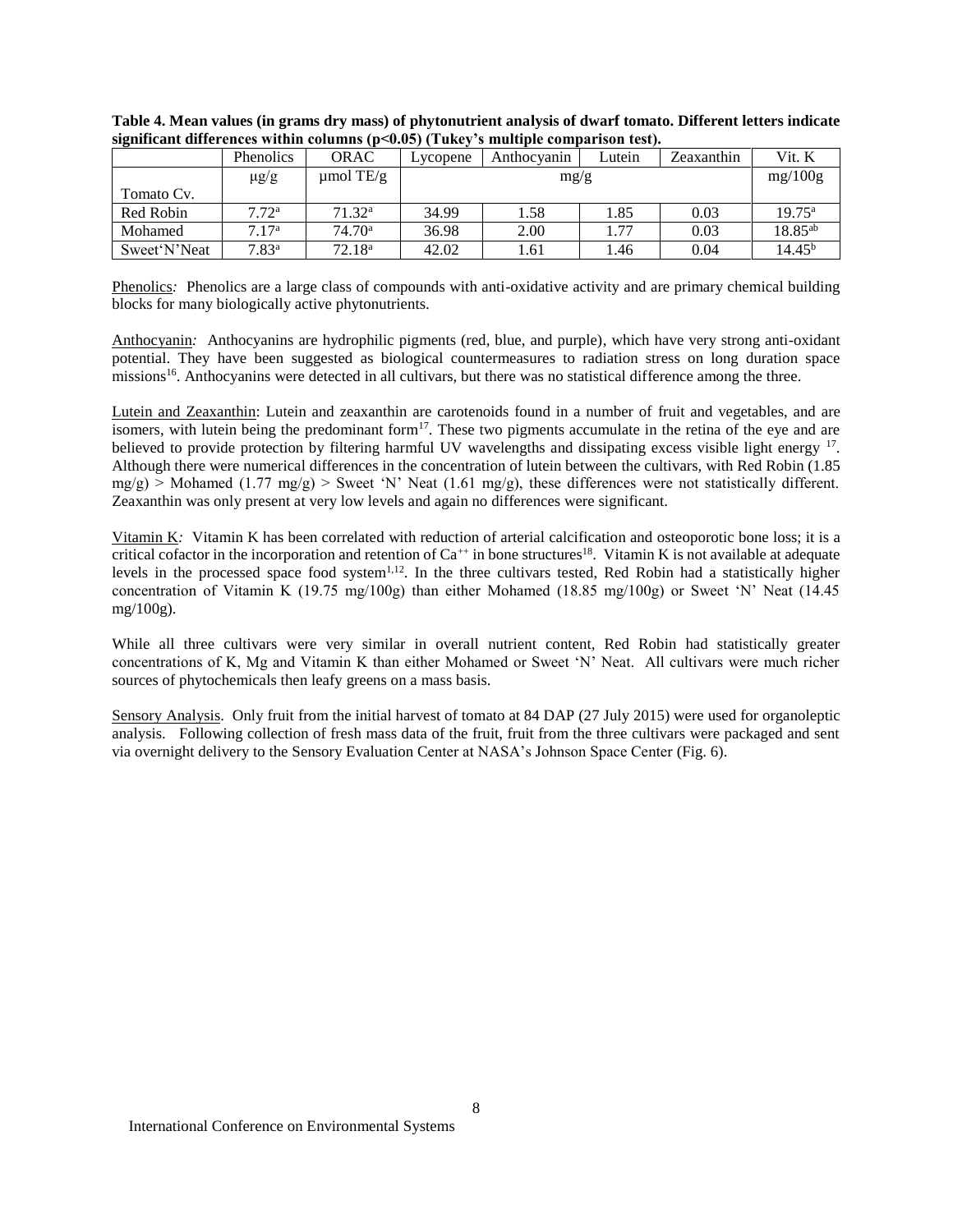

**Figure 4. Dwarf tomato fruit prior to harvest on 27 July 2015 (left) and selected fruit packed in containers for shipping for sensory analysis (right).**

Advanced Food Technology (AFT) personnel coordinated the recruitment of 34 taste panelists and facilitated each evaluation session. Testing occurred in an isolated, controlled environment where panelists were instructed to evaluate each sample independently <sup>19</sup>. The panelists were presented with samples of the washed produce, and asked to evaluate each item using at 9-point Hedonic Scale for overall acceptability, appearance, color intensity, bitterness, flavor, and intensity. The results of those panel assessments are shown in Table 5.

| Table 5. Summary of sensory analysis results using 9-point hedonic scale for tomato fruit. Values are means ± |  |
|---------------------------------------------------------------------------------------------------------------|--|
| standard deviations $(n = 34)$ .                                                                              |  |

| <b>Attribute</b>             | <b>Red Robin</b> | <b>Mohamed</b>  | Sweet 'N' Neat  |
|------------------------------|------------------|-----------------|-----------------|
| <b>Overall Acceptability</b> | $7.12 \pm 1.75$  | $7.62 \pm 1.18$ | $6.88 \pm 1.82$ |
| Appearance                   | $8.15 \pm 0.82$  | $8.47 \pm 0.56$ | $8.03 \pm 1.00$ |
| Color Intensity              | $8.00 \pm 0.18$  | $8.29 \pm 0.72$ | $8.06 \pm 1.07$ |
| Aroma                        | $6.44 \pm 1.78$  | $6.24 \pm 1.58$ | $6.18 \pm 1.64$ |
| Flavor                       | $7.06 \pm 1.79$  | $7.50 + 1.44$   | $6.65 \pm 2.14$ |
| Texture                      | $6.35 \pm 2.44$  | $7.91 + 1.14$   | $6.79 \pm 2.16$ |

These results indicate that the produce was generally acceptable amongst panelists, with all assessments being 6.0 (slightly like) or greater.

The panelists were also asked to evaluate the produce for sweetness, tartness and juiciness using a 5-point 'Just About Right' scale (1 = not nearly sweet/tart/juicy enough, 2 = not sweet/tart/juicy enough, 3 = just about right, 4 = too sweet/tart/juicy,  $5 =$  much too sweet/tart/juicy). The results are presented in Table 6.

| Table 6. Summary of sensory analysis results using a 5-point "Just About Right" scale for tomato fruit. Values |  |
|----------------------------------------------------------------------------------------------------------------|--|
| are means $\pm$ standard deviations (n = 34).                                                                  |  |

| <b>Attribute</b> | <b>Red Robin</b> | <b>Mohamed</b>  | Sweet 'N' Neat  |
|------------------|------------------|-----------------|-----------------|
| <b>Sweetness</b> | $2.88 \pm 0.77$  | $2.82 \pm 0.76$ | $2.71 \pm 0.87$ |
| Tartness         | $2.82 \pm 0.72$  | $2.62 \pm 0.70$ | $2.85 \pm 0.78$ |
| <b>Juiciness</b> | $3.44 \pm 0.75$  | $3.06 \pm 0.24$ | $3.06 \pm 0.55$ |

These analyses indicate that all three cultivars were well within acceptable ranges for all characteristics, and that variation among the cultivars was minimal.

International Conference on Environmental Systems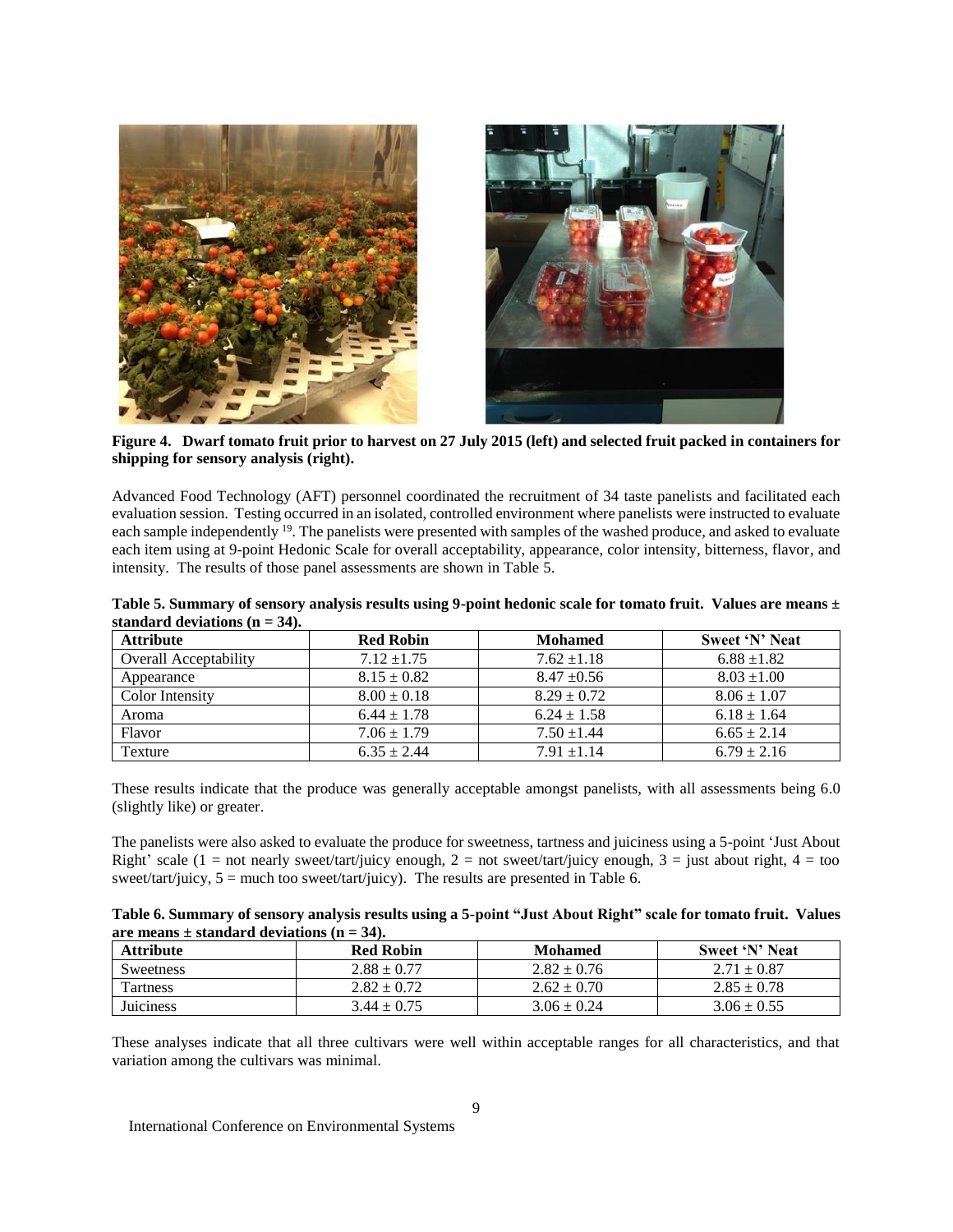### **B. Pepper**

The number of fruit, fresh weight of fruit, and total yield of pepper fruit per plant are shown in Figure 7. Cajun Belle and Sweet Pickle had the most fruit per plant (19 and 17 respectively), but these were also the smallest fruit, 10 and 9 g/fruit respectively. In contrast, the remaining four cultivars had significantly fewer fruit than these two cultivars with Redskin > Chablis > Fruit Basket > Pompeii. However, the fresh mass of the individual fruit was 3 to 5 times higher with Pompeii > Chablis> Redskin> Fruit Basket.



**Figure 5. Average number of fruit/plant and average weight (mass) of individual fruit harvested from six dwarf pepper cultivars. Values for fresh mass of fruit are means (± SD) of at least five representative fruit from each of four plants (n ≥ 20).**

The consideration of both fruit number and total fruit mass per plant indicate Pompeii and Redskin had the highest yields (>250 g fruit/plant) and Sweet Pickle had the lowest (100 g fruit/plant). Overall ranking was Pompeii > Redskin > Chablis > Fruit Basket > Cajun Belle (Figure 8).

At harvest, the four plants of each cultivar were photographed for subsequent height and volume determination using image analysis. Plants at 109 DAP are shown in Figure 9.

Chablis was a compact plant, with a number of small fruit, which had taken on characteristic yellow or red pigmentation at harvest. The size of the plants was comparable to Pompeii, which had somewhat larger fruit, and transitioned from green to deep red when ripe. Fruit Basket and Redskin were similar in overall plant and fruit size, with Redskin having slightly higher yield per plant. Pepper fruits produced from Fruit Basket turn orange when ripe, while Redskin turns a deep red.

In contrast to the compact size of the first four cultivars, Cajun Belle was tall (>60 cm), with a large number of small fruit. These transitioned from green to deep red flesh when ripe. Sweet Pickle produced a large number of small, multicolored fruit. While not as tall as Cajun Belle, it was 50% taller than the remaining four compact

varieties. Although Sweet Pickle was an attractive plant producing a large number of fruit, they were small, overall yield was low, and fruit did not test well in informal taste tests.

Cajun Belle and Sweet Pickle were not considered viable candidates for ISS Pick-and-Eat due to relatively large plant size and low yield, although elemental and nutrient analyses were still performed (Figures 8 and 9).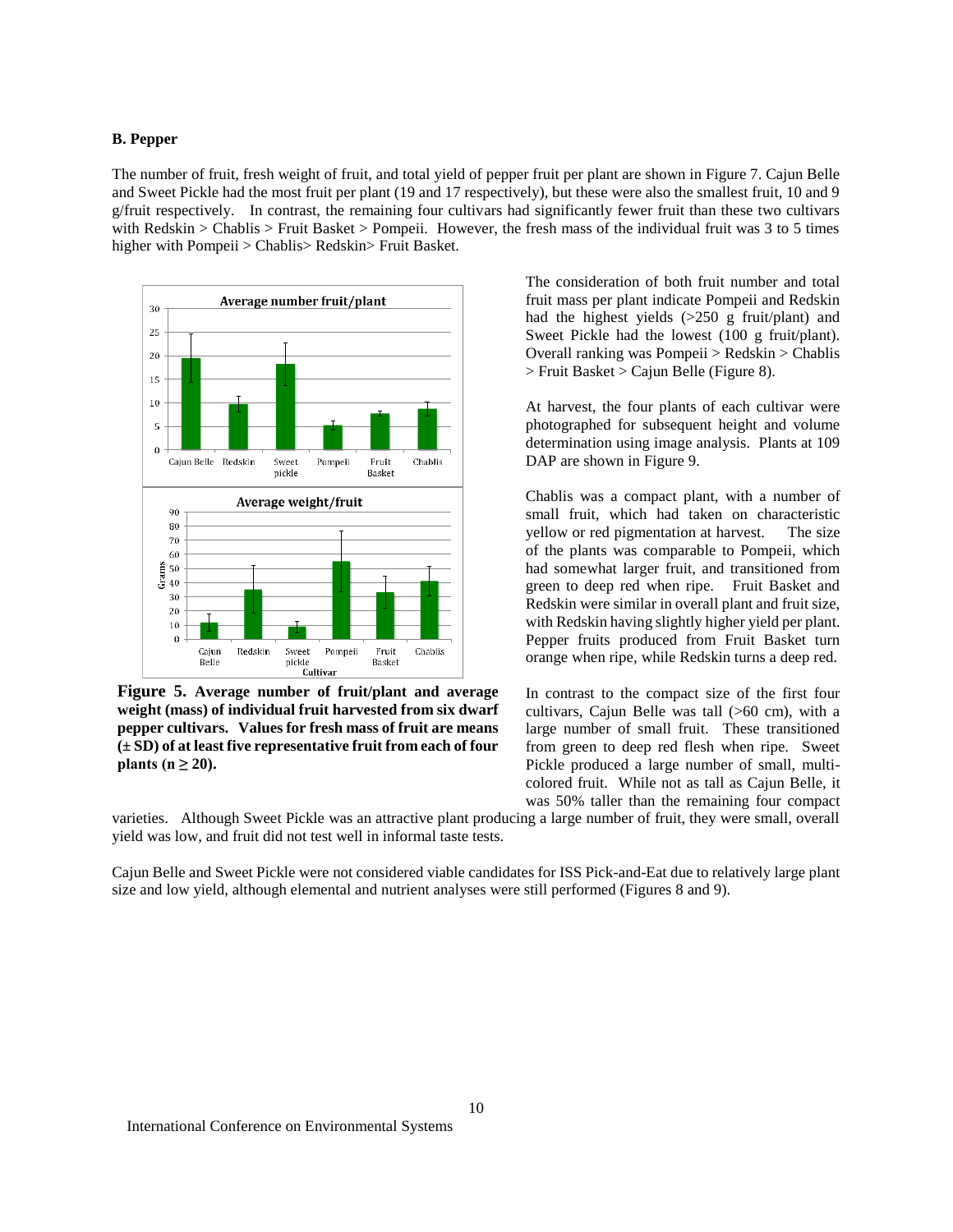

**Figure 6. Average yields of fruit/plant from six dwarf pepper cultivars. Values indicate means of total fresh**  mass of fruit per plant  $\pm$  SD (n  $\geq$  10).

**Calcium (Ca**): There was over a 2-fold difference in Ca concentration between the lowest (Red Skin) and highest (Chablis) cultivars. The two cultivars with the highest Ca levels, Cajun Belle and Chablis had levels significantly greater than the three cultivars selected for sensory analysis but did not meet the primary horticultural requirements for size and productivity. Pompeii had the highest Ca concentration of the varieties sent on for sensory analysis. It should be noted that pepper Ca concentrations were an order of magnitude or more lower than values found with leafy greens <sup>10</sup>.

**Iron (Fe):** Iron concentrations were below detection limits in all cultivars.

Chemical analysis. The results of the elemental analysis for Ca, Fe, K and Mg for the five pepper cultivars are shown in Table 7. The importance of these elements to the overall space food system was discussed previously. The cultivars in italics were ultimately selected for inclusion in sensory testing.



**Figure 7. Comparison of height and morphology of six dwarf pepper cultivars grown in controlled environment chambers under mission relevant conditions. All plants grown in 10-cm square pots.**

**Table 7. Mean values (per gram dry mass) of elemental and nutrient analysis of ripe dwarf pepper cultivars. Cv. Sweet Pickle was eliminated for further evaluation based on horticultural performance. Different letters indicate significant differences within columns (p<0.05) (Tukey's multiple comparison test). BDL indicates below detectable limit.** 

|                     | د.                 | Fe         | T7     | Μg                 |
|---------------------|--------------------|------------|--------|--------------------|
| Pepper Cultivar     |                    |            | (µg/g) |                    |
| Pompeii             | $1201^{\rm b}$     | <b>BDL</b> | 20509  | $1061^{ab}$        |
| <b>Fruit Basket</b> | 767 <sup>b</sup>   | <b>BDL</b> | 19204  | 1028 <sup>b</sup>  |
| Red Skin            | $565^{\rm b}$      | <b>BDL</b> | 17466  | 987ab              |
| Cajun Belle         | 1194 <sup>ab</sup> | <b>BDL</b> | 18898  | $1275^{\text{ab}}$ |
| Chablis             | 2008 <sup>a</sup>  | <b>BDL</b> | 19027  | $1536^{\circ}$     |

**Potassium (K):** All pepper cultivars tested had high concentrations of K  $(>19 \text{ mg } / \text{g dry mass})$ . There were no statistical differences in K concentration between the cultivars.

**Magnesium (Mg):** Pepper fruit Mg concentrations ranged from 1.0 to 1.5 mg / g dry mass. As observed with Ca there was a statistical difference between cultivars with the concentration of Mg in Chablis being nearly 50% higher than that of Fruit Basket. Chablis and Cajun Belle has the highest concentrations of Mg in fruit of the five cultivars tested, but these were not included in sensory tests because they failed to meet the threshold for horticultural acceptability. There was less than 10% difference in Mg concentration between Pompeii, Fruit Basket and Redskin, and this difference was not statistically significant.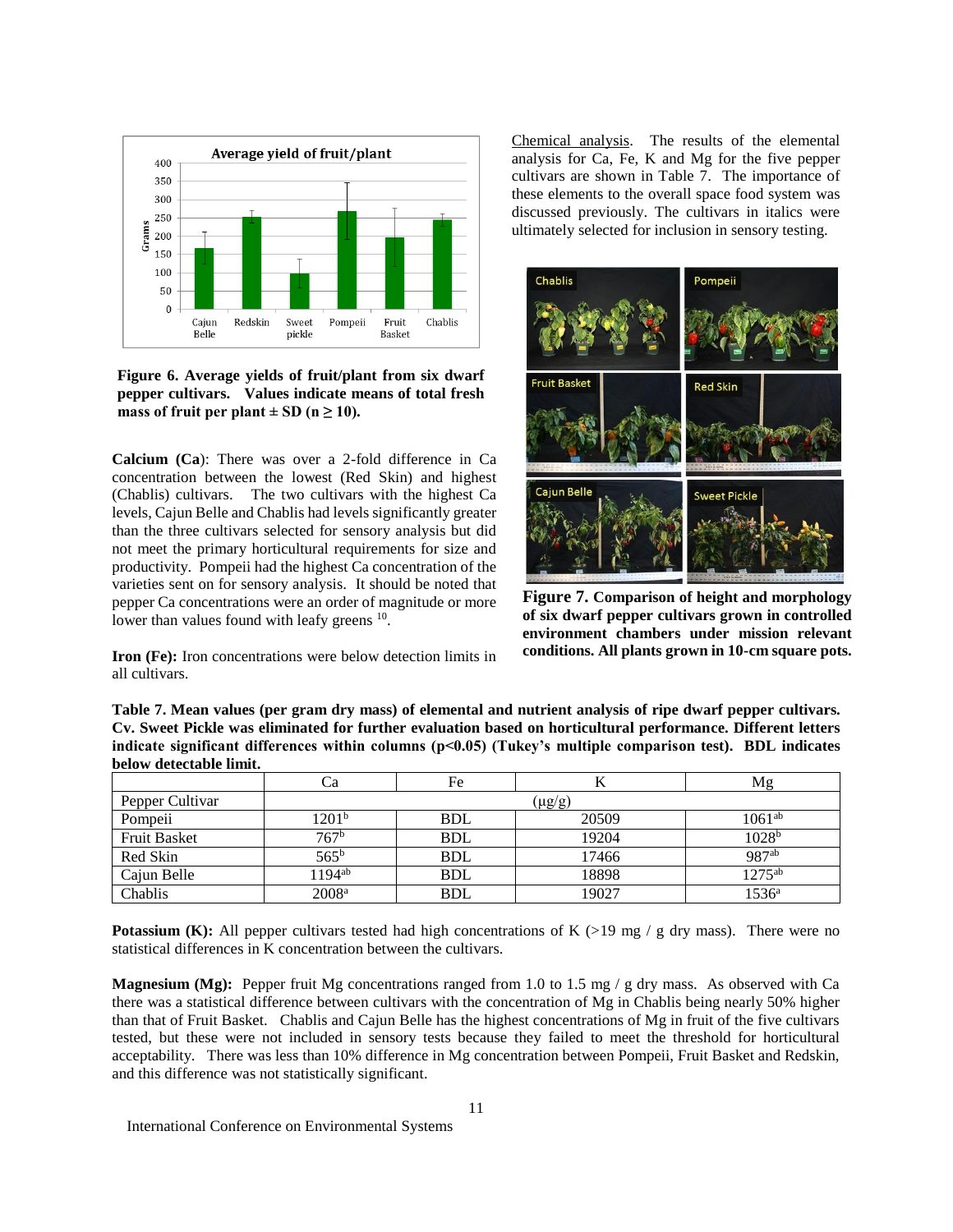The results of phytonutrient and vitamin analyses for pepper fruit are shown in Table 8.

**Table 8. Mean values (per gram dry mass) of phytonutrients of ripe dwarf pepper fruit. Italics indicate cultivars sent for organoleptic testing. The cultivar Sweet Pickle was eliminated for further evaluation based on horticultural performance. Different letters indicate significant differences within columns (p<0.05) (Tukey's multiple comparison test).**

|                     | <b>Phenolics</b> | <b>ORAC</b>          | Lutein              | Zeaxanthin        | Vit. K  |
|---------------------|------------------|----------------------|---------------------|-------------------|---------|
| Pepper Cultivar     | $\mu$ g/g        | $\mu$ mol TE/g       | mg/g                |                   | mg/100g |
| Pompeii             | 14.99            | $107.41^{b}$         | $3.52^{b}$          | 0.09 <sup>b</sup> | 103.0   |
| <b>Fruit Basket</b> | 15.28            | $142.71^{\text{cb}}$ | 10.17 <sup>cb</sup> | $0.04^{\rm a}$    | 106.0   |
| Red Skin            | 16.26            | 117.87 <sup>cb</sup> | 8.44 <sup>cb</sup>  | $0.10^{b}$        | 110.0   |
| Cajun Belle         | 19.30            | $163.16^a$           | 6.03 <sup>a</sup>   | $0.10^{b}$        | 105.0   |
| Chablis             | 16.61            | $147.23^{\text{ac}}$ | 2.55 <sup>ac</sup>  | $0.05^{\rm a}$    | 95.0    |

Phenolics**.** There were no differences in total phenolic content between the three pepper cultivars.

Antioxidant Potential**.** All three pepper cultivars selected for organoleptic testing had relatively high ORAC levels, with Cajun Belle having the highest, and Pompeii the lowest, values. Although Cajun Belle and Chablis had the highest ORAC values they were not selected for further sensory analysis because they failed to meet horticultural requirements. Fruit Basket and Red Skin had the highest values of the remaining three.

Lutein and Zeaxanthin. As with the other phytonutrients, there were statistical differences among cultivars for lutein and zeaxanthin, with Cajun Belle >Chablis>Fruit Basket>Red Skin>Pompeii for lutein, and Red Skin and Cajun Belle having the highest concentration of zeaxanthin. Despite these positive nutritional attributes, Cajun Belle was not selected for final consideration due to the large size of the plants.

Vitamin K**.** There were no statistical differences in Vitamin K among the pepper cultivars. Interestingly, Vitamin K content of unripe (green) fruit averaged 19 mg /100 g fresh mass greater than that of ripe fruit across all cultivars tested (data not presented).

Unlike tomato, pepper has a long period when it is edible that is not dependent upon the pigmentation of the tissue. For these studies, a fruit was considered ripe when it had started to show color other than green. At harvest the unripe (green) and ripe (showing color) fruit were analyzed separately for anthocyanin concentration (Table 9).

Anthocyanin. The concentration of anthocyanin in unripe green pepper fruit was low, and there were no statistical differences among the cultivars. Upon ripening, Red Skin and Cajun Belle had the highest concentration of anthocyanin, which was approximately 6 x that of the green fruit. Of the three cultivars selected for sensory analysis based on horticultural characteristics, there was no statistical difference in anthocyanin concentration between Pompeii and Redskin. They each had approximately 2 x the anthocyanin concentration of Fruit Basket, although in the case of Pompeii vs. Fruit Basket the 2x difference was not significant.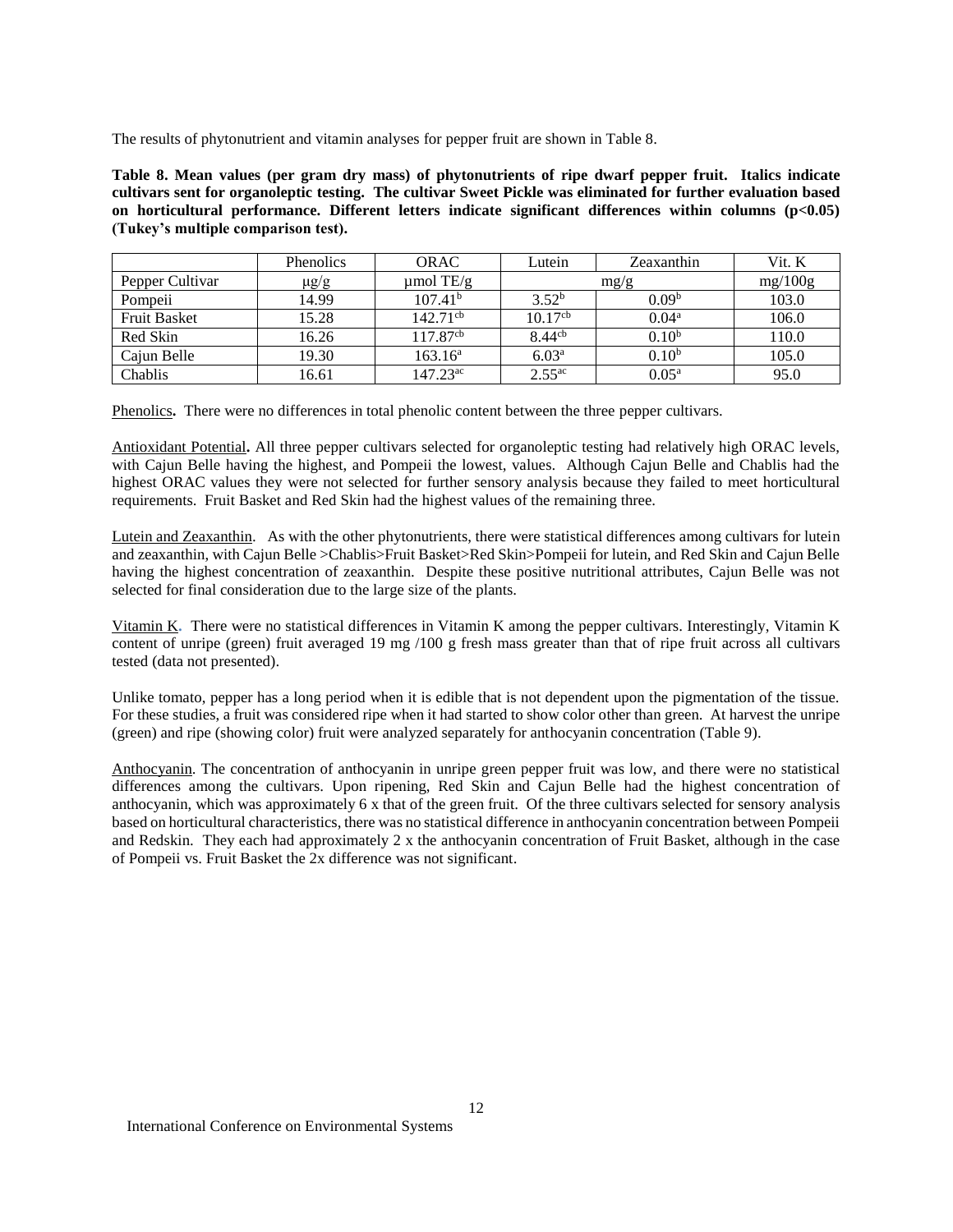**Table 9. Mean values (per gram dry mass) of anthocyanin concentration of ripe and unripe fruit of dwarf pepper. The cultivar Sweet Pickle was eliminated for further evaluation based on horticultural performance. Different letters indicate significant differences within columns (p<0.05) (Tukey's multiple comparison test).** 

|                     | Anthocyanins |                        |  |
|---------------------|--------------|------------------------|--|
|                     | Unripe       | Ripe                   |  |
| Pepper<br>Cultivar  |              | $\mu$ g/g              |  |
| Pompeii             | 0.29         | $3.91$ <sub>abcd</sub> |  |
| <b>Fruit Basket</b> | 0.12         | $1.84^{a}$             |  |
| Red Skin            | 0.71         | 4.12 <sup>d</sup>      |  |
| Cajun Belle         | 0.85         | 4.97 <sup>bd</sup>     |  |
| Chablis             | 0.53         | $3.34^{\circ}$         |  |

consistent with results from the initial harvest, where Fruit Basket averaged 8 fruit per plant and Pompeii averaged 5. Pepper fruit were considered ripe if there was pigmentation (red, yellow, or orange) present on the skin.

There was an inverse relationship between fruit number and size of fruit, with Pompeii being significantly heavier (36 g/fruit) than Fruit Basket (22 g/fruit). Redskin was intermediate at just under 30 g/fruit. This is consistent with results from the initial test where fruit size for Pompeii  $>$  Redskin  $>$  Fruit Basket. Fruit from the 2<sup>nd</sup> harvest were smaller than those from 1<sup>st</sup> harvest however. This was likely due to multiple harvests used for the initial screening, which resulted in fewer but larger fruit at the final harvest. Also, because these plants were grown in 10-cm pots, their overall growth was likely restricted due to the pot size $20$ , which in turn might have affected fruit size and number.

Total yield of pepper fruit per plant is shown in Fig.11. As with the initial screening test, Pompeii had the highest total fresh mass per plant, followed by Redskin, then Fruit Basket. Pompeii yielded 265 g fresh mass per plant, followed by Redskin at 250 g, and Fruit Basket at 220 g per plant. Overall, cv. Pompeii produced the largest fruit mass and total yield per plant for the three down-selected cultivars used for sensory analysis.

Sensory Analysis Results. The averages of the sensory panel assessments for pepper fruit are shown in Table 10. These results indicate that the produce was generably acceptable amongst panelists,

The number of fruit per plant, the average fresh mass of individual fruit, and the percent moisture for each of the three candidate cultivars sent for organoleptic analysis is shown in Figure 10.There were no statistical differences in percent moisture among the three cultivars with Fruit Basket, Pompeii and Redskin each having 90% moisture content. There were significant differences in the number of ripe fruit per plant at 106 DAP between the three cultivars, with Fruit Basket having 8 and Pompeii 5. Redskin was intermediate with 7. These data are



**Figure 8. Average percent moisture, number of fruit per plant, and average weight (mass) per fruit for three dwarf pepper cultivars. Data represent means of 10 plants with error bars indicating one standard deviation.**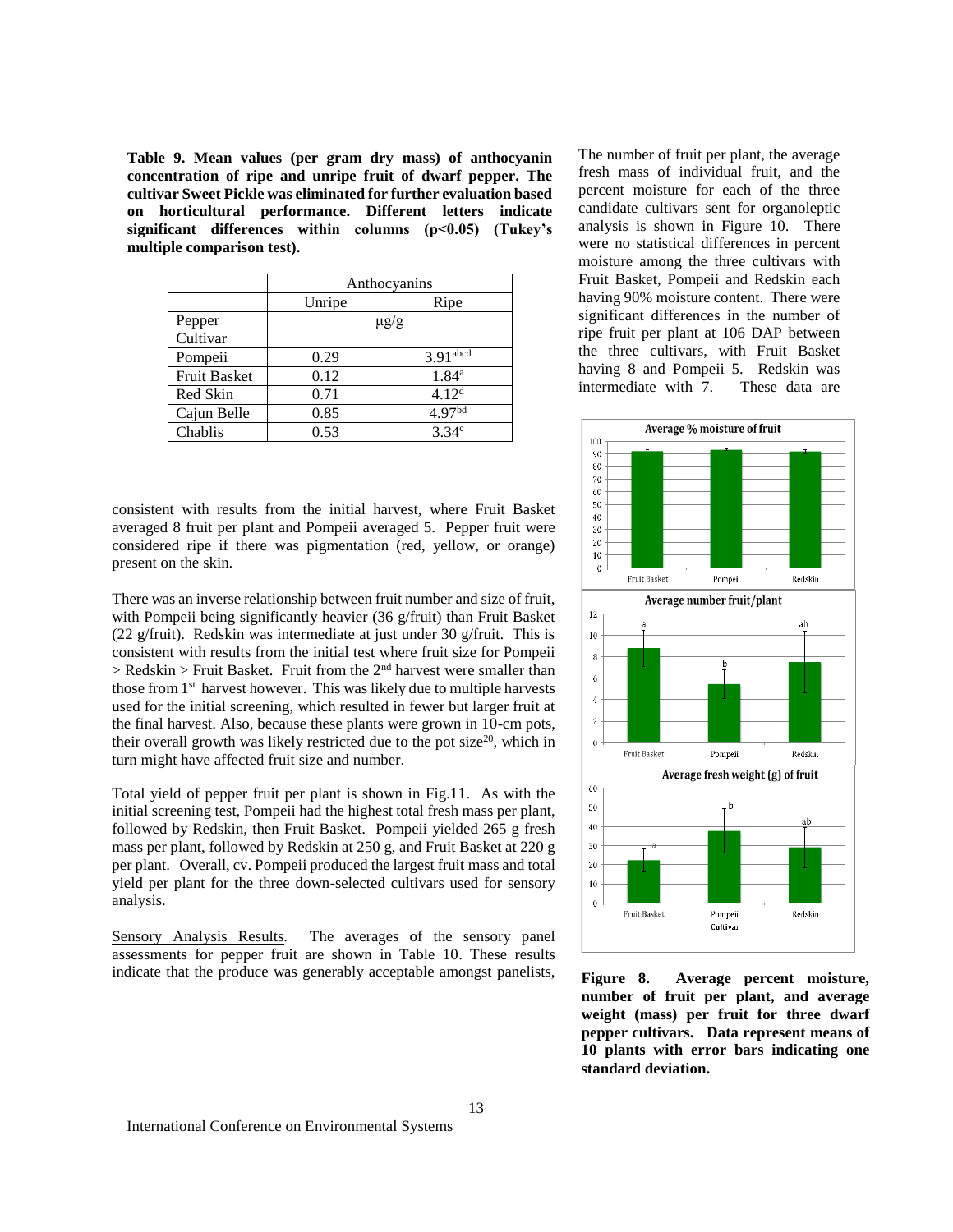

**Figure 9. Fresh mass (g) of fruit per plant of three downselected dwarf pepper cultivars. Data represent means of n=10 plants with error bars indicating one standard deviation.**

as indicated by an average acceptability score of 6.0 or higher for each attribute. The only exception was with the cultivar Fruit Basket, which had a value less than 6.0 for flavor. Overall the panelist had a strong preference for Pompeii giving it the highest ratings on all factors followed by Red Skin. Scores indicate Fruit Basket was generally less appealing.

The panelists were also asked to evaluate the produce for astringency/bitterness, sweetness and juiciness using a 5 point Just About Right scale (1=not nearly bitter/sweet/juicy enough, 2=not bitter/sweet/juicy enough, 3=just right, 4=too bitter/sweet/juicy, 5=much too bitter/sweet/juicy ). The results are presented in Table 11.

**Table 10. Sensory analysis results pepper fruit using 9-point hedonic scale. Values are means (± one standard deviation, n=22).**

| Attribute                    | Pompeii         | Red Skin        | <b>Fruit Basket</b> |
|------------------------------|-----------------|-----------------|---------------------|
| <b>Overall Acceptability</b> | $7.91 \pm 0.68$ | $6.77 \pm 1.54$ | $6.23 \pm 1.82$     |
| Appearance                   | $8.14 \pm 1.08$ | $7.09 \pm 1.72$ | $8.18 \pm 0.96$     |
| Color Intensity              | $8.23 \pm 1.11$ | $7.64 \pm 1.92$ | $8.27 \pm 1.03$     |
| Aroma                        | $7.59 \pm 1.22$ | $6.82 \pm 1.44$ | $6.82 \pm 1.59$     |
| Flavor                       | $7.73 \pm 0.88$ | $6.77 \pm 1.57$ | $5.73 \pm 2.00$     |
| Texture                      | $8.27 \pm 0.63$ | $7.95 \pm 1.00$ | $7.82 \pm 1.05$     |

**Table 11. Summary of Bitterness, Sweetness and Juiciness for pepper fruit using a 5-point "Just About Right" evaluation scale. Values are means (± one standard deviation, n=22).**

| Attribute                     | $\cdot \cdot$<br>Pompeii | Red Skin        | <b>Fruit Basket</b> |
|-------------------------------|--------------------------|-----------------|---------------------|
| <b>Astringency/Bitterness</b> | $2.50 \pm 0.96$          | $3.00 \pm 0.98$ | $3.82 + 0.73$       |
| <b>Sweetness</b>              | $2.68 \pm 0.57$          | $2.27 \pm 0.77$ | $1.95 \pm 0.79$     |
| <b>Juiciness</b>              | $3.00 + 0.31$            | $3.00 + 0.31$   | $2.86 \pm 0.35$     |

These analyses indicate that all three cultivars fell within acceptable ranges for all characteristics. Fruit Basket was judged to be more astringent, and less sweet than either Pompeii or Redskin. Of the six dwarf pepper cultivars evaluated, Pompeii was selected based upon both horticultural and organoleptic factors. Cajun Belle had the highest nutritional levels but it was judged to be too tall for space. Additionally, unlike the other candidates, Cajun Belle fruit were considerably hot when evaluated in informal taste tests and this may not be suitable for a salad crop.

# **IV. Conclusions**

Six cultivars of tomato and six cultivars of pepper were grown in plant growth chambers maintained at environmental conditions close to what might be expected on the International Space Station. Plants were grown to an age sufficient to produce fruit. Plant sizes, yields, and nutritional attributes were measured and used to down-select to three cultivars for each species. The three cultivars for each species were then grown again and the harvested fruit underwent sensory evaluation. The combined data were compared and given weighting factors to rank the cultivars as potential candidates for testing in space. The weightings were somewhat arbitrary and gave maximum importance to plant size (smaller being good) and fruit yield (greater yields being good). For tomato, the ranking was 1) cv. Mohamed, 2) cv. Red Robin, and 3) cv. Sweet N' Neat. For pepper, the ranking was 1) cv. Pompeii, 2) cv. Red Skin, and 3) cv. Fruit